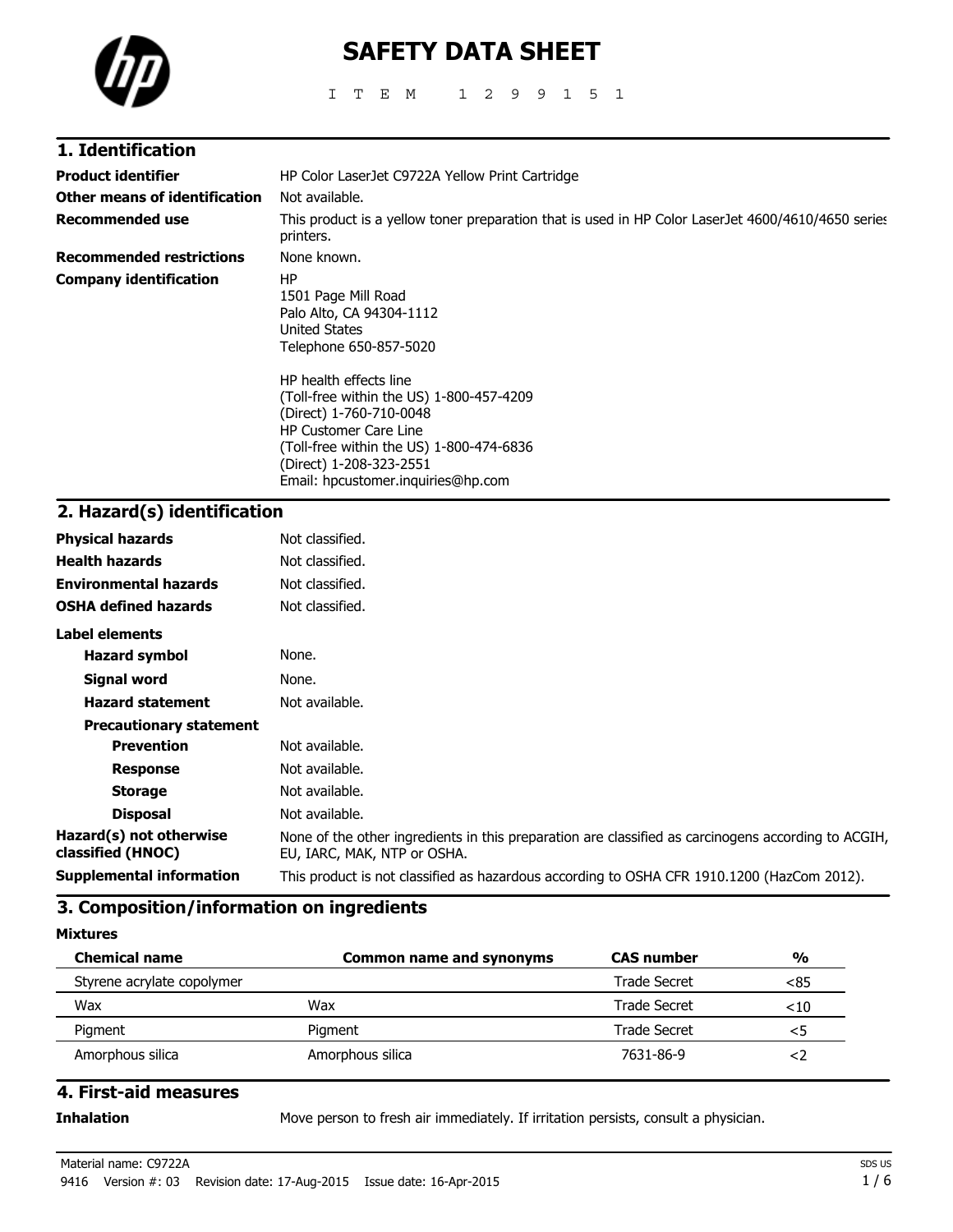| <b>Skin contact</b>                                             | Wash affected areas thoroughly with mild soap and water. Get medical attention if irritation<br>develops or persists.                                                                             |
|-----------------------------------------------------------------|---------------------------------------------------------------------------------------------------------------------------------------------------------------------------------------------------|
| Eye contact                                                     | Do not rub eyes. Immediately flush with large amounts of clean, warm water (low pressure) for at<br>least 15 minutes or until particles are removed. If irritation persists, consult a physician. |
| <b>Ingestion</b>                                                | Rinse mouth out with water. Drink one to two glasses of water. If symptoms occur, consult a<br>physician.                                                                                         |
| <b>Most important</b><br>symptoms/effects, acute and<br>delayed | Not available.                                                                                                                                                                                    |

## **5. Fire-fighting measures**

| Suitable extinguishing media                                        | CO2, water, or dry chemical                                 |
|---------------------------------------------------------------------|-------------------------------------------------------------|
| Unsuitable extinguishing<br>media                                   | None known.                                                 |
| Specific hazards arising from<br>the chemical                       | Not applicable.                                             |
| Special protective equipment<br>and precautions for<br>firefighters | Not available.                                              |
| Fire-fighting<br>equipment/instructions                             | If fire occurs in the printer, treat as an electrical fire. |
| <b>Specific methods</b>                                             | None established.                                           |

### **6. Accidental release measures**

| <b>Personal precautions,</b><br>protective equipment and<br>emergency procedures | Minimize dust generation and accumulation.                                                                |  |
|----------------------------------------------------------------------------------|-----------------------------------------------------------------------------------------------------------|--|
| <b>Methods and materials for</b><br>containment and cleaning up                  | Not available.                                                                                            |  |
| <b>Environmental precautions</b>                                                 | Do not flush into surface water or sanitary sewer system. See also section 13 Disposal<br>considerations. |  |

# **7. Handling and storage**

| <b>Precautions for safe handling</b>                                      | Keep out of the reach of children. Avoid inhalation of dust and contact with skin and eyes. Use with<br>adequate ventilation. Keep away from excessive heat, sparks, and open flames. |
|---------------------------------------------------------------------------|---------------------------------------------------------------------------------------------------------------------------------------------------------------------------------------|
| Conditions for safe storage,<br>including any<br><i>incompatibilities</i> | Keep out of the reach of children. Keep tightly closed and dry. Store at room temperature. Store<br>away from strong oxidizers.                                                       |

# **8. Exposure controls/personal protection**

#### **Occupational exposure limits**

| <b>US. NIOSH: Pocket Guide to Chemical Hazards</b><br><b>Components</b> | <b>Type</b>                                                                                                                                                     | <b>Value</b>                                                                                   |
|-------------------------------------------------------------------------|-----------------------------------------------------------------------------------------------------------------------------------------------------------------|------------------------------------------------------------------------------------------------|
| Amorphous silica (CAS<br>7631-86-9)                                     | <b>TWA</b>                                                                                                                                                      | $6 \text{ mg/m}$                                                                               |
| <b>Biological limit values</b>                                          | No biological exposure limits noted for the ingredient(s).                                                                                                      |                                                                                                |
| <b>Exposure guidelines</b>                                              | USA OSHA (TWA/PEL): 15 mg/m3 (Total Dust), 5 mg/m3 (Respirable Fraction)<br>ACGIH (TWA/TLV): 10 mg/m3 (Inhalable Particulate), 3 mg/m3 (Respirable Particulate) |                                                                                                |
|                                                                         |                                                                                                                                                                 |                                                                                                |
| mq/m3                                                                   |                                                                                                                                                                 | Amorphous silica: USA OSHA (TWA/PEL): 20 mppcf 80 (mg/m3)/%SiO2, ACGIH (TWA/TLV): 10           |
|                                                                         |                                                                                                                                                                 | TRGS 900 (Luftgrenzwert) - 10 mg/m3 (Einatembare partikel), 3 mg/m3 (Alveolengängige fraktion) |
| <b>Appropriate engineering</b><br>controls                              | UK WEL: 10 mg/m3 (Respirable Dust), 5 mg/m3 (Inhalable Dust)<br>Use in a well ventilated area.                                                                  |                                                                                                |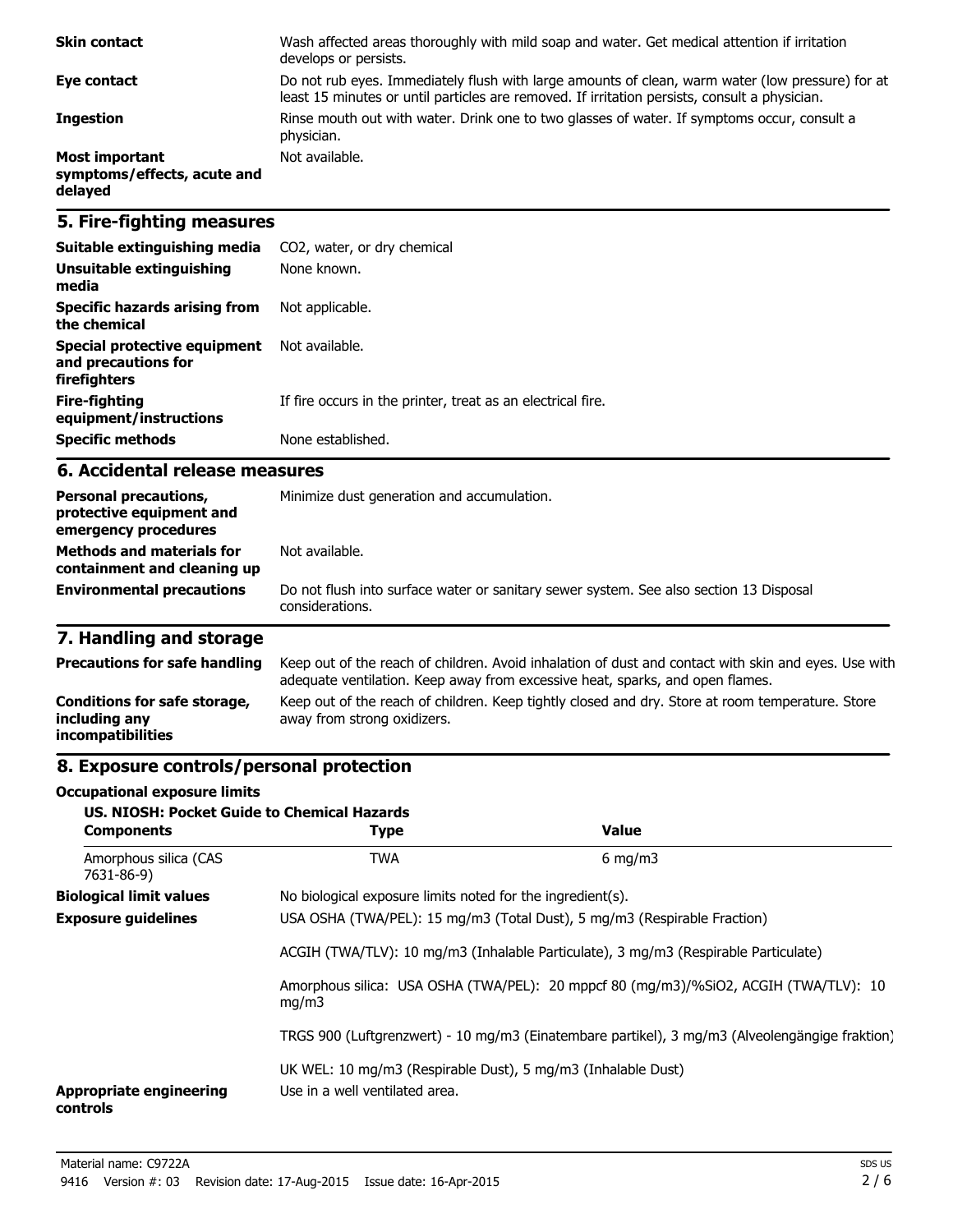#### **Individual protection measures, such as personal protective equipment**

| Not available. |
|----------------|
|                |
| Not available. |
| Not available. |
| Not available. |
| Not available. |
|                |

# **9. Physical and chemical properties**

| <b>Appearance</b>                                 | Fine powder                                                   |
|---------------------------------------------------|---------------------------------------------------------------|
| <b>Physical state</b>                             | Solid.                                                        |
| Color                                             | Yellow                                                        |
| Odor                                              | Slight plastic odor                                           |
| <b>Odor threshold</b>                             | Not available.                                                |
| рH                                                | Not applicable                                                |
| <b>Melting point/freezing point</b>               | Not available.                                                |
| <b>Initial boiling point and</b><br>boiling range | Not applicable                                                |
| <b>Flash point</b>                                | Not applicable                                                |
| <b>Evaporation rate</b>                           | Not applicable                                                |
| <b>Flammability (solid, gas)</b>                  | Not available.                                                |
| Upper/lower flammability or explosive limits      |                                                               |
| <b>Flammability limit - lower</b><br>(%)          | Not flammable                                                 |
| <b>Flammability limit -</b><br>upper (%)          | Not available.                                                |
| <b>Explosive limit - lower</b><br>(9/6)           | Not available.                                                |
| <b>Explosive limit - upper</b><br>(%)             | Not available.                                                |
| <b>Vapor pressure</b>                             | Not applicable                                                |
| Solubility(ies)                                   |                                                               |
| <b>Solubility (water)</b>                         | Negligible in water. Partially soluble in toluene and xylene. |
| <b>Partition coefficient</b><br>(n-octanol/water) | Not available.                                                |
| <b>Auto-ignition temperature</b>                  | Not applicable                                                |
| <b>Decomposition temperature</b>                  | > 392 °F (> 200 °C)                                           |
| <b>Viscosity</b>                                  | Not applicable                                                |
| <b>Other information</b>                          |                                                               |
| <b>Percent volatile</b>                           | 0 % estimated                                                 |
| Softening point                                   | 212 - 302 °F (100 - 150 °C)                                   |
| <b>Specific gravity</b>                           | $1 - 1.2$                                                     |

### **10. Stability and reactivity**

| <b>Reactivity</b>                            | Not available.                          |
|----------------------------------------------|-----------------------------------------|
| <b>Chemical stability</b>                    | Stable under normal storage conditions. |
| <b>Possibility of hazardous</b><br>reactions | Will not occur.                         |
| <b>Conditions to avoid</b>                   | Imaging Drum: Exposure to light         |
| Incompatible materials                       | Strong oxidizers                        |
| <b>Hazardous decomposition</b><br>products   | Carbon monoxide and carbon dioxide.     |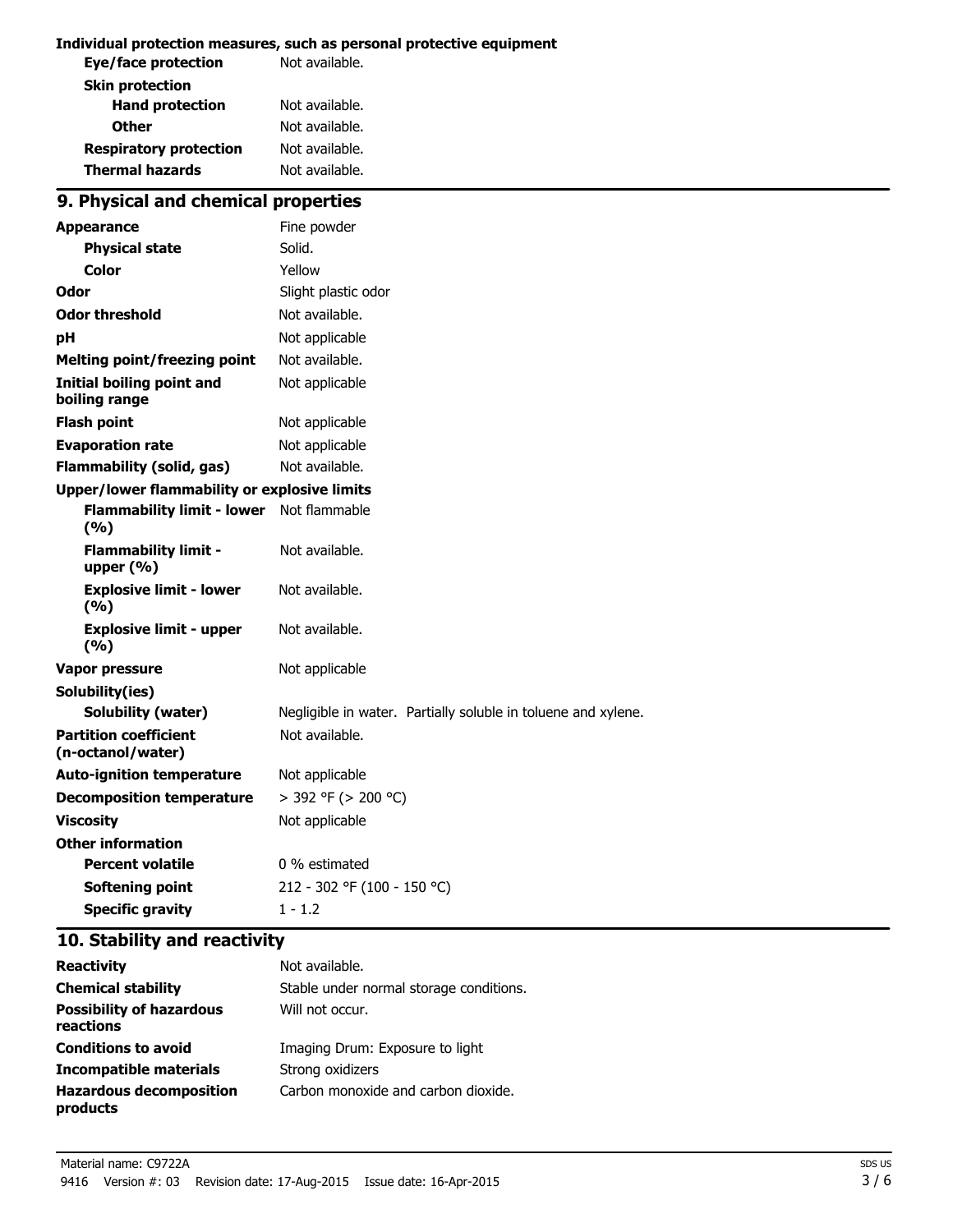# **11. Toxicological information**

| Symptoms related to the<br>physical, chemical and<br>toxicological characteristics | Not available.                                                                                                                                                  |                     |
|------------------------------------------------------------------------------------|-----------------------------------------------------------------------------------------------------------------------------------------------------------------|---------------------|
| <b>Information on toxicological effects</b>                                        |                                                                                                                                                                 |                     |
| <b>Acute toxicity</b>                                                              | Based on available data, the classification criteria are not met.                                                                                               |                     |
| <b>Skin corrosion/irritation</b>                                                   | Based on available data, the classification criteria are not met.                                                                                               |                     |
| Serious eye damage/eye<br>irritation                                               | Based on available data, the classification criteria are not met.                                                                                               |                     |
| <b>Respiratory or skin sensitization</b>                                           |                                                                                                                                                                 |                     |
| <b>Respiratory sensitization</b>                                                   | Based on available data, the classification criteria are not met.                                                                                               |                     |
| <b>Skin sensitization</b>                                                          | Based on available data, the classification criteria are not met.                                                                                               |                     |
| <b>Germ cell mutagenicity</b>                                                      | Negative, does not indicate mutagenic potential (Ames Test: Salmonella typhimurium)<br>Based on available data, the classification criteria are not met.        |                     |
| Carcinogenicity                                                                    | Based on available data, the classification criteria are not met.                                                                                               |                     |
| <b>Reproductive toxicity</b>                                                       | Based on available data, the classification criteria are not met.                                                                                               |                     |
| Specific target organ toxicity<br>- single exposure                                | Based on available data, the classification criteria are not met.                                                                                               |                     |
| Specific target organ toxicity<br>- repeated exposure                              | Based on available data, the classification criteria are not met.                                                                                               |                     |
| <b>Aspiration hazard</b>                                                           | Based on available data, the classification criteria are not met.                                                                                               |                     |
| <b>Further information</b>                                                         | Complete toxicity data are not available for this specific formulation<br>Refer to Section 2 for potential health effects and Section 4 for first aid measures. |                     |
| <b>Components</b>                                                                  | <b>Species</b>                                                                                                                                                  | <b>Test Results</b> |
| Amorphous silica (CAS 7631-86-9)                                                   |                                                                                                                                                                 |                     |
| <b>Acute</b>                                                                       |                                                                                                                                                                 |                     |
| <b>Oral</b>                                                                        |                                                                                                                                                                 |                     |
| LD50                                                                               | Mouse                                                                                                                                                           | $>15000$ mg/kg      |
|                                                                                    | Rat                                                                                                                                                             | > 22500 mg/kg       |

### **12. Ecological information**

| <b>Ecotoxicity</b>                                                                                             |                                                                                                                                                                                                                                                                                  |                      |                         |
|----------------------------------------------------------------------------------------------------------------|----------------------------------------------------------------------------------------------------------------------------------------------------------------------------------------------------------------------------------------------------------------------------------|----------------------|-------------------------|
| <b>Product</b>                                                                                                 |                                                                                                                                                                                                                                                                                  | <b>Species</b>       | <b>Test Results</b>     |
| C9722A                                                                                                         |                                                                                                                                                                                                                                                                                  |                      |                         |
| Aquatic                                                                                                        |                                                                                                                                                                                                                                                                                  |                      |                         |
| Fish                                                                                                           | LL50                                                                                                                                                                                                                                                                             | <b>Rainbow Trout</b> | $> 1000$ mg/l, 96 Hours |
| Persistence and degradability<br><b>Bioaccumulative potential</b><br>Mobility in soil<br>Other adverse effects | Not available.<br>Not available.<br>Not available.<br>Not available.                                                                                                                                                                                                             |                      |                         |
| 13. Disposal considerations                                                                                    |                                                                                                                                                                                                                                                                                  |                      |                         |
| <b>Disposal instructions</b>                                                                                   | Do not shred toner cartridge, unless dust-explosion prevention measures are taken. Finely<br>dispersed particles may form explosive mixtures in air. Dispose of in compliance with federal, state,<br>and local regulations.                                                     |                      |                         |
|                                                                                                                | HP's Planet Partners (trademark) supplies recycling program enables simple, convenient recycling of<br>HP original inkjet and LaserJet supplies. For more information and to determine if this service is<br>available in your location, please visit http://www.hp.com/recycle. |                      |                         |

# **14. Transport information**

**Further information** Not a dangerous good under DOT, IATA, ADR, IMDG, or RID.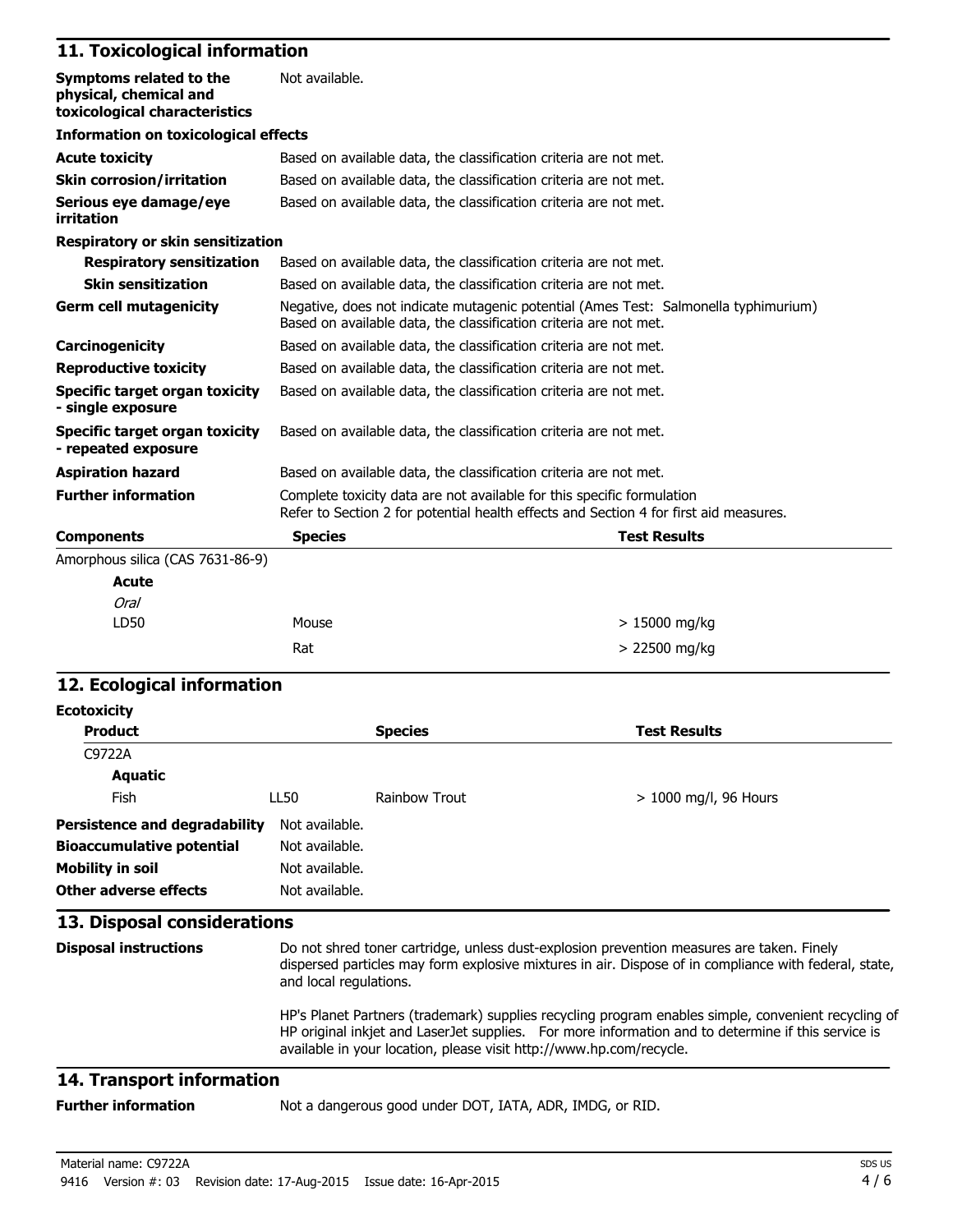### **15. Regulatory information**

| TS: Incanator I<br>""""""""""""                               |                                                                                                                                                                                                                                                                                                                                          |
|---------------------------------------------------------------|------------------------------------------------------------------------------------------------------------------------------------------------------------------------------------------------------------------------------------------------------------------------------------------------------------------------------------------|
| <b>US federal regulations</b>                                 | US EPA TSCA Inventory: All chemical substances in this product comply with all rules or orders<br>under TSCA.                                                                                                                                                                                                                            |
|                                                               | TSCA Section 12(b) Export Notification (40 CFR 707, Subpt. D)                                                                                                                                                                                                                                                                            |
| Not regulated.                                                |                                                                                                                                                                                                                                                                                                                                          |
| <b>CERCLA Hazardous Substance List (40 CFR 302.4)</b>         |                                                                                                                                                                                                                                                                                                                                          |
| Not listed.<br><b>SARA 304 Emergency release notification</b> |                                                                                                                                                                                                                                                                                                                                          |
| Not regulated.                                                |                                                                                                                                                                                                                                                                                                                                          |
|                                                               | OSHA Specifically Regulated Substances (29 CFR 1910.1001-1050)                                                                                                                                                                                                                                                                           |
| Not listed.                                                   |                                                                                                                                                                                                                                                                                                                                          |
|                                                               | <b>Superfund Amendments and Reauthorization Act of 1986 (SARA)</b>                                                                                                                                                                                                                                                                       |
| <b>Hazard categories</b>                                      | Immediate Hazard - No<br>Delayed Hazard - No<br>Fire Hazard - No<br>Pressure Hazard - No<br>Reactivity Hazard - No                                                                                                                                                                                                                       |
| <b>SARA 302 Extremely hazardous substance</b>                 |                                                                                                                                                                                                                                                                                                                                          |
| Not listed.                                                   |                                                                                                                                                                                                                                                                                                                                          |
| <b>SARA 311/312</b><br><b>Hazardous chemical</b>              | No                                                                                                                                                                                                                                                                                                                                       |
| <b>Other federal regulations</b>                              |                                                                                                                                                                                                                                                                                                                                          |
| <b>Safe Drinking Water Act</b><br>(SDWA)                      | Not regulated.                                                                                                                                                                                                                                                                                                                           |
| <b>US state regulations</b>                                   |                                                                                                                                                                                                                                                                                                                                          |
| <b>US. Massachusetts RTK - Substance List</b>                 |                                                                                                                                                                                                                                                                                                                                          |
| Not regulated.                                                | US. New Jersey Worker and Community Right-to-Know Act                                                                                                                                                                                                                                                                                    |
| Not listed.                                                   | US. Pennsylvania Worker and Community Right-to-Know Law                                                                                                                                                                                                                                                                                  |
| Not listed.                                                   |                                                                                                                                                                                                                                                                                                                                          |
| <b>US. Rhode Island RTK</b>                                   |                                                                                                                                                                                                                                                                                                                                          |
| Not regulated.                                                |                                                                                                                                                                                                                                                                                                                                          |
| <b>US. California Proposition 65</b><br>Not Listed.           |                                                                                                                                                                                                                                                                                                                                          |
|                                                               | Regulatory information All chemical substances in this HP product have been notified or are exempt from notification under<br>chemical substances notification laws in the following countries: US (TSCA), EU (EINECS/ELINCS),<br>Switzerland, Canada (DSL/NDSL), Australia, Japan, Philippines, South Korea, New Zealand, and<br>China. |
|                                                               | 16. Other information, including date of preparation or last revision                                                                                                                                                                                                                                                                    |
| <b>Issue date</b>                                             | 16-Apr-2015                                                                                                                                                                                                                                                                                                                              |
| <b>Revision date</b>                                          | 17-Aug-2015                                                                                                                                                                                                                                                                                                                              |

| NGVISIVII UULG                  | II AUY CUIJ                                                                                                                                                                                                                                                                                                                                                                                                                                                                                                          |
|---------------------------------|----------------------------------------------------------------------------------------------------------------------------------------------------------------------------------------------------------------------------------------------------------------------------------------------------------------------------------------------------------------------------------------------------------------------------------------------------------------------------------------------------------------------|
| <b>Version #</b>                | 03                                                                                                                                                                                                                                                                                                                                                                                                                                                                                                                   |
| <b>Disclaimer</b>               | This Safety Data Sheet document is provided without charge to customers of HP. Data is the most<br>current known to HP at the time of preparation of this document and is believed to be accurate. It<br>should not be construed as guaranteeing specific properties of the products as described or<br>suitability for a particular application. This document was prepared to the requirements of the<br>jurisdiction specified in Section 1 above and may not meet regulatory requirements in other<br>countries. |
| <b>Revision Information</b>     | Other information, including date of preparation or last revision: Disclaimer                                                                                                                                                                                                                                                                                                                                                                                                                                        |
| <b>Manufacturer information</b> | HP<br>11311 Chinden Boulevard<br>Boise, ID 83714 USA<br>(Direct) 1-503-494-7199<br>(Toll-free within the US) 1-800-457-4209                                                                                                                                                                                                                                                                                                                                                                                          |